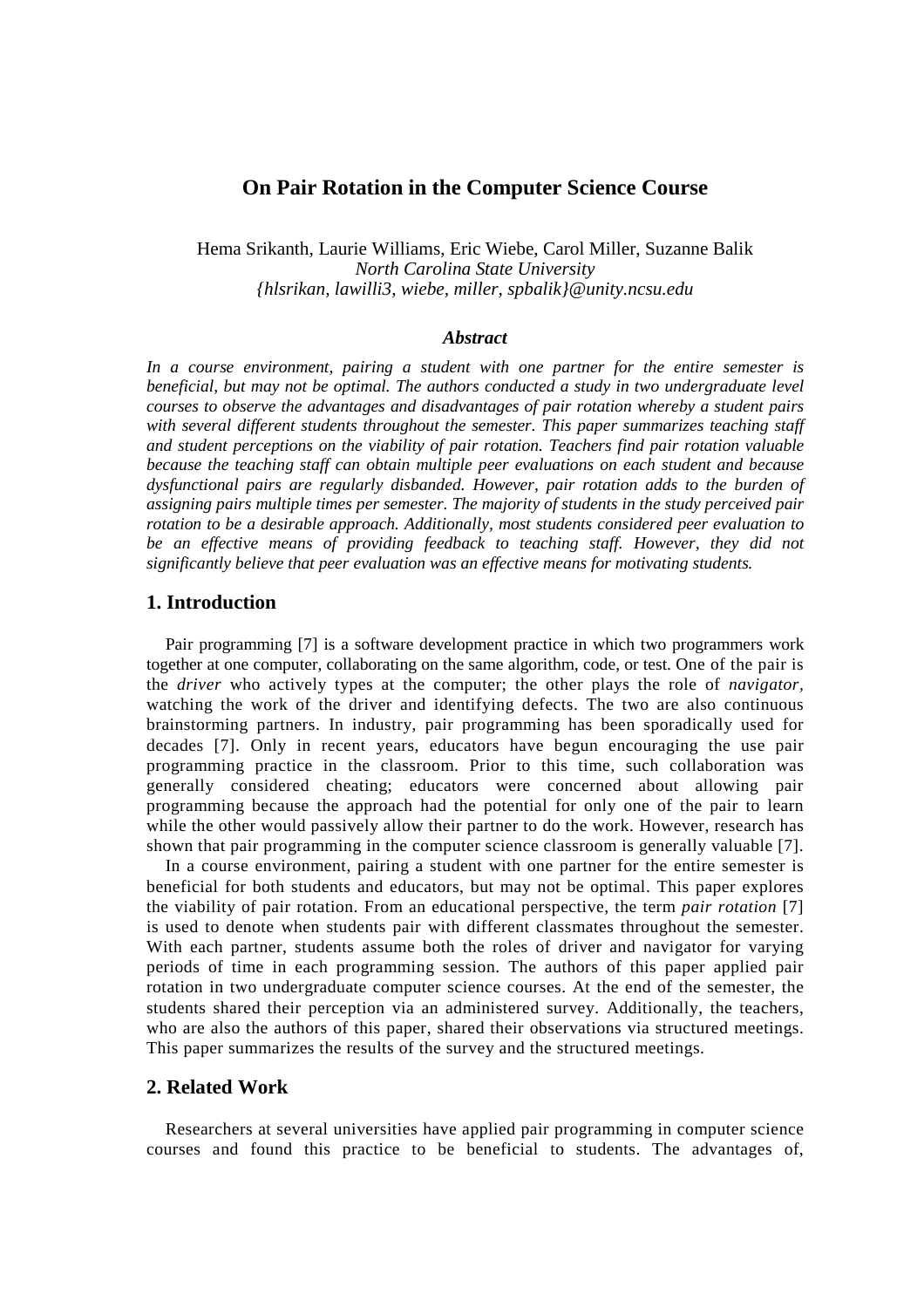disadvantages of, and concerns with pair programming in an educational context as noted by these researchers are discussed below.

# **2.1. Advantages of pair programming:**

- *Pair programming improves quality, teamwork, and communication*. Researchers observed that pair programming conducted with senior-level undergraduates led to a 15% reduction in total number of observed defects with a 15% increase in total development time [8, 11]. Additionally, the researchers found that the students working in pairs were more satisfied, solved tougher problems faster, and had improved team communication and overall team effectiveness [8, 11].
- *Pair programming improves retention and confidence*. Researchers demonstrated that pair programming students were significantly more likely to complete the course and achieve a grade of C or higher [3, 10]. The pairing students demonstrated higher confidence in their project work in comparison to students who did not pair program [3, 10]. Additionally, the students who paired were more likely to take the follow-on programming course than those who did not pair program [3, 9].
- *Pair programming leads to improved comprehension and learning*. In a study conducted at two different universities, the students reported that pair programming allowed them to understand the project better and improved their learning and comprehension of unfamiliar topics [2, 5].

### **2.2. Disadvantages of pair programming:**

• *Pair programming could lead to schedule issues, pair incompatibility, and unequal participation*. Some students in a study opposed the pair programming practice because of the following disadvantages: pair incompatibility, schedulerelated issues between pairs, and unequal participation by the individuals in a pair [4, 5].

### **2.3. Concerns with pair programming:**

• *Pair incompatibility could be a cause for concern*. Several studies have shown that matching pairs based on skill level is beneficial for productivity [4, 5]. Additionally, students with a higher self-reported skill level report the least satisfaction when they pair program with students of lesser self-reported skill level [6]. Researchers found that students produce their best work when they are paired with a partner of equal skill level [6].

# **3. Research Methodology**

Pair rotation was used in the freshman (CS1) Introduction to Programming – Java course and in the advanced undergraduate software engineering (SE) course at North Carolina State University (NCSU) during the Fall 2002 (SE) and Spring 2003 (CS1) semesters. These courses are required for the successful completion of undergraduate curriculum in the department of Computer Science at NCSU. Students in both classes were given a brief overview of the pair programming practice during the first week of the semester and completed all their programming projects in pairs.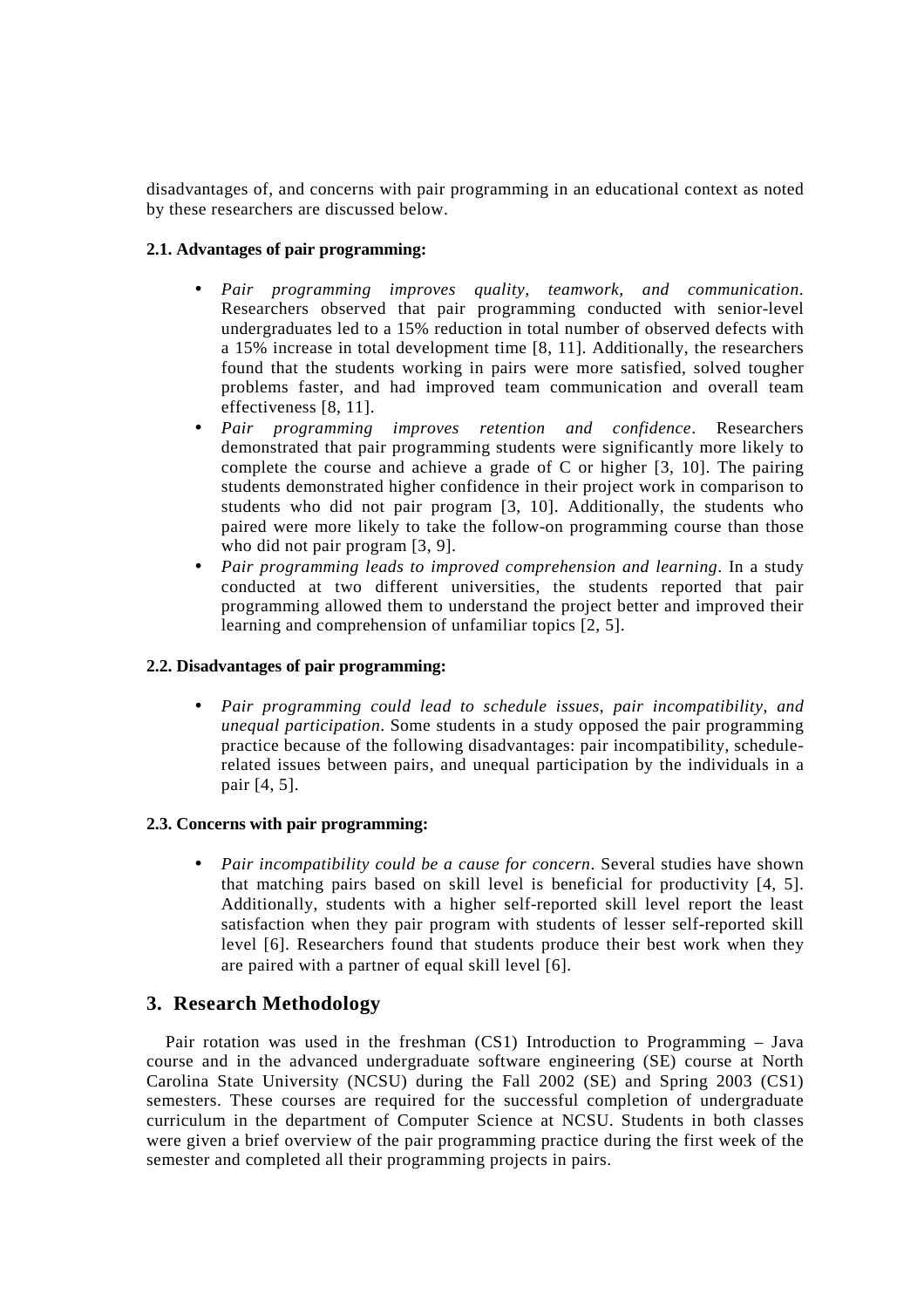Four course sections of CS1 with 270 participants were involved in the study. The students were assigned four partners throughout the semester. One course offering of SE (140 students) was involved in the study. These students worked in pairs for five assignments throughout the semester and were assigned a new partner for each assignment. Additionally, in the last third of the semester they completed a five-week team project with three or four other teammates. Due to the timing of this study, the SE students were emailed the same pair programming survey as the CS1 pairing students after the completion of the semester. Because the survey was conducted after the semester was over, only 17 of the students returned the survey. Because only 17 of the SE students completed the survey, our SE findings may be biased. However, the course grade profile of these 17 students was roughly equivalent to the class as a whole.

At the end of the semester, the authors (three of them were instructors for the courses) met to gather qualitative information about the use of pair rotation in their classrooms. Additionally, a survey was administered to students in which they were asked to share their opinion on the pair rotation practice.

# **4. Results**

In this section, we summarize the results of our student survey and our qualitative research. Our goal was to examine the student perception on the pair rotation practice and the advantages and disadvantages of pair rotation and the associated peer evaluation.

#### **4.1. Student Perception of Pair Rotation**

The students were surveyed on their perception on pair rotation. Two groups were involved in the study:

Group 1: 270 students from CS1 who employed pair programming.

Group 2: 17 of the SE students who employed pair programming and returned the survey.

In analyzing the survey data, we explored whether students who changed partners after each project/assignment found pair rotation to be advantageous by asking the following yes/no question: "*Do you think it was a good idea to change partners after each assignment?*" The chi-square test was applied at 95% confidence level to identify if pair rotation was useful. Our null and alternate hypotheses are as follows:

- *H0: The ratio of the number of surveyed students who preferred pair rotation to the number of the students who did not prefer pair rotation is 2:1.*
- *H1: The ratio of the number of students who preferred pair rotation to the number of students who did not prefer pair rotation is greater than 2:1.*

For Group 1, 197 students [73%] acknowledged that pair rotation was a good idea. We accept the alternate hypothesis  $\left(\chi^2(1) = 7.207, p < 0.010\right)$ . For Group 2, 16 [94%] agreed that pair rotation was a good idea. We accept the alternate hypothesis  $\left(\chi^2(1) = 5.989, p<$ 0.025). Based on both these findings, we conclude that the ratio of students who preferred pair rotation to those who did not is significantly greater than 2:1.

#### **4.2. Advantages and Disadvantages of Pair Rotation to Students**

Students were asked to respond to an open-ended question where they were asked to qualitatively discuss the advantages and disadvantages of pair rotation. We grouped similar advantages and disadvantages noted by students and report only the advantages and disadvantages that were independently noted by over 25% of the total students.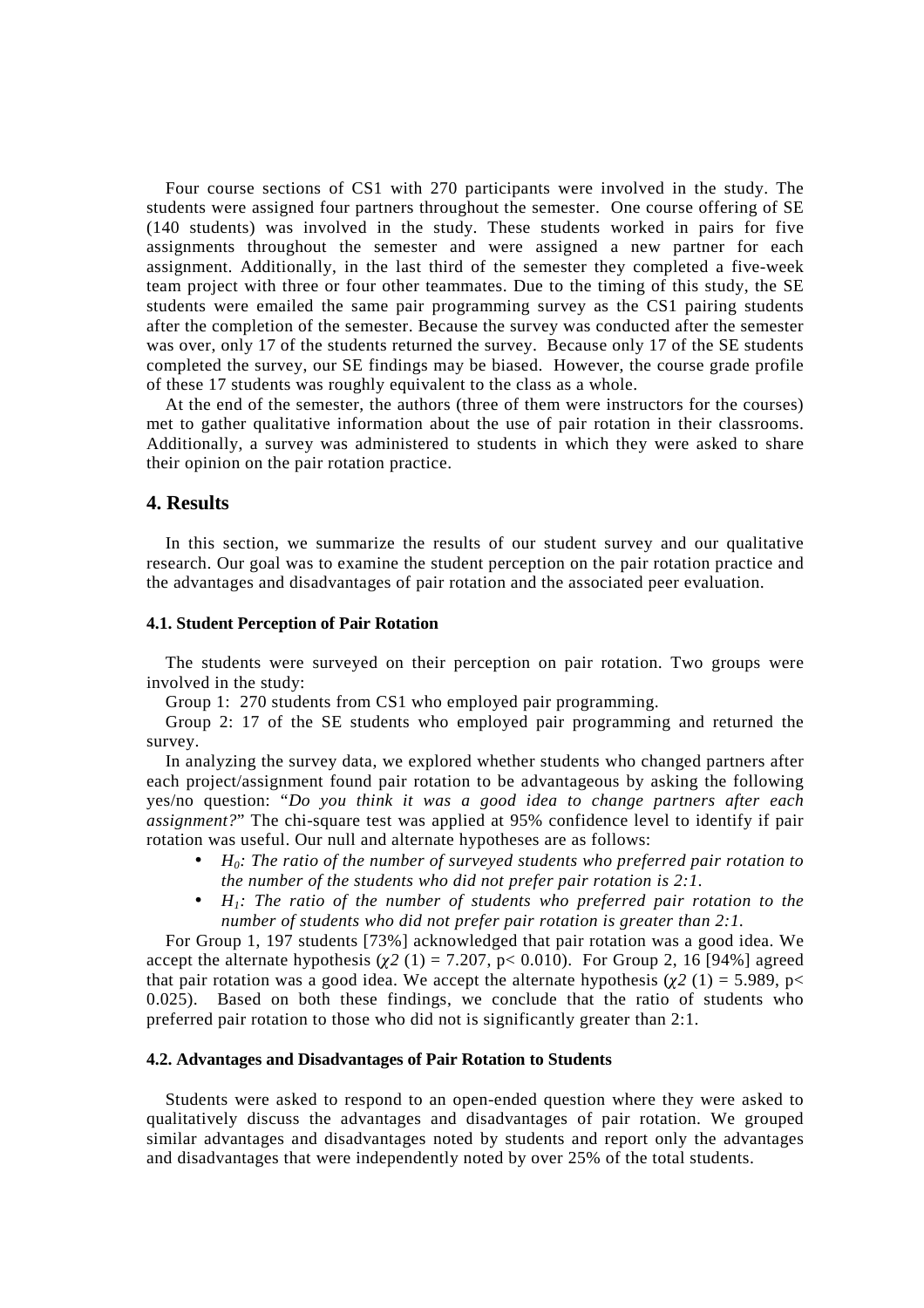#### **Advantages**:

- *Exposure to more classmates*. Pair rotation enabled the students to work with different classmates and learn new ways to solve problems. This advantage was noted by 183 [67.8%] of Group 1 and 14 [82.4%] of Group 2.
- *Desire for new partner*. Pair rotation permitted students to switch partners for future projects if they were not compatible with his/her current partner. This advantage was noted by 80 [29.6%] of Group 1 and 5 [29.4%] of Group 2.

### **Disadvantages:**

- *Need to re-adjust.* Pair rotation could be inefficient, as it requires the students to re-adjust to a different partner and his/her programming style at the beginning of every project. This disadvantage was noted by 111 [41.11%] of Group 1 and 11 [64.7%] of Group 2.
- *Compatible with partner.* If a student's current partner is highly compatible, pair rotation may lead to the loss of a perfectly good partner, and introduces the risk of not having a good partner for the next project. This disadvantage was noted by 116 [42.9%] of Group 1 and 7 [41.1%] of Group 2.

### **4.3. Advantages and Disadvantages of Peer Evaluation to Teaching Staff**

When students work in pairs, the potential exists for one partner to do most or all of the work while the credit is assigned equally to both partners in the pair. As a result, students were required to complete a short peer evaluation on the performance and the contributions of their partner. Via a web-based peer evaluation tool, students assigned 0 to 20 points on each of the following five questions, which gave the partner a score of 0%-100% on their peer evaluation:

- 1. Did the student read the lab assignment and preparatory materials before coming to the scheduled lab?
- 2. Did the student do their fair share of work?
- 3. Did the student cooperatively follow the pair-programming model (rotating roles of driver and navigator)?
- 4. Did the student make contributions to the completion of the lab assignment?
- 5. Did the student cooperate?

Students in all classes were aware that their grades could be significantly affected by their peer evaluation. However, peer evaluations were handled differently in the CS1 class and in the SE class. In the CS1 class, the instructors examined the peer evaluations at the completion of the semester. In SE, a student was approached by the instructor as soon as he or she had two peer evaluation scores of 80% or less. Depending upon the severity of the situation, the student was either given a warning or his or her grade on the assignment was dropped. The grade was dropped to no lower than the earned grade multiplied by the peer evaluation score. The partner of the violating student's score was then increased to (the earned score  $*(1 + (1-partner's peer$ ) evaluation score))) but not exceeding a value of 100.

In this study, we queried the students on their perception of the effectiveness of peer evaluation in providing feedback to teachers and in motivating students to improve contribution. The majority of the students in both CS1 and SE agreed that peer evaluation was an effective means of feedback to the teacher as shown in Table 1. However, a large number of students from CS1 believed that peer evaluation was not a good source of motivating students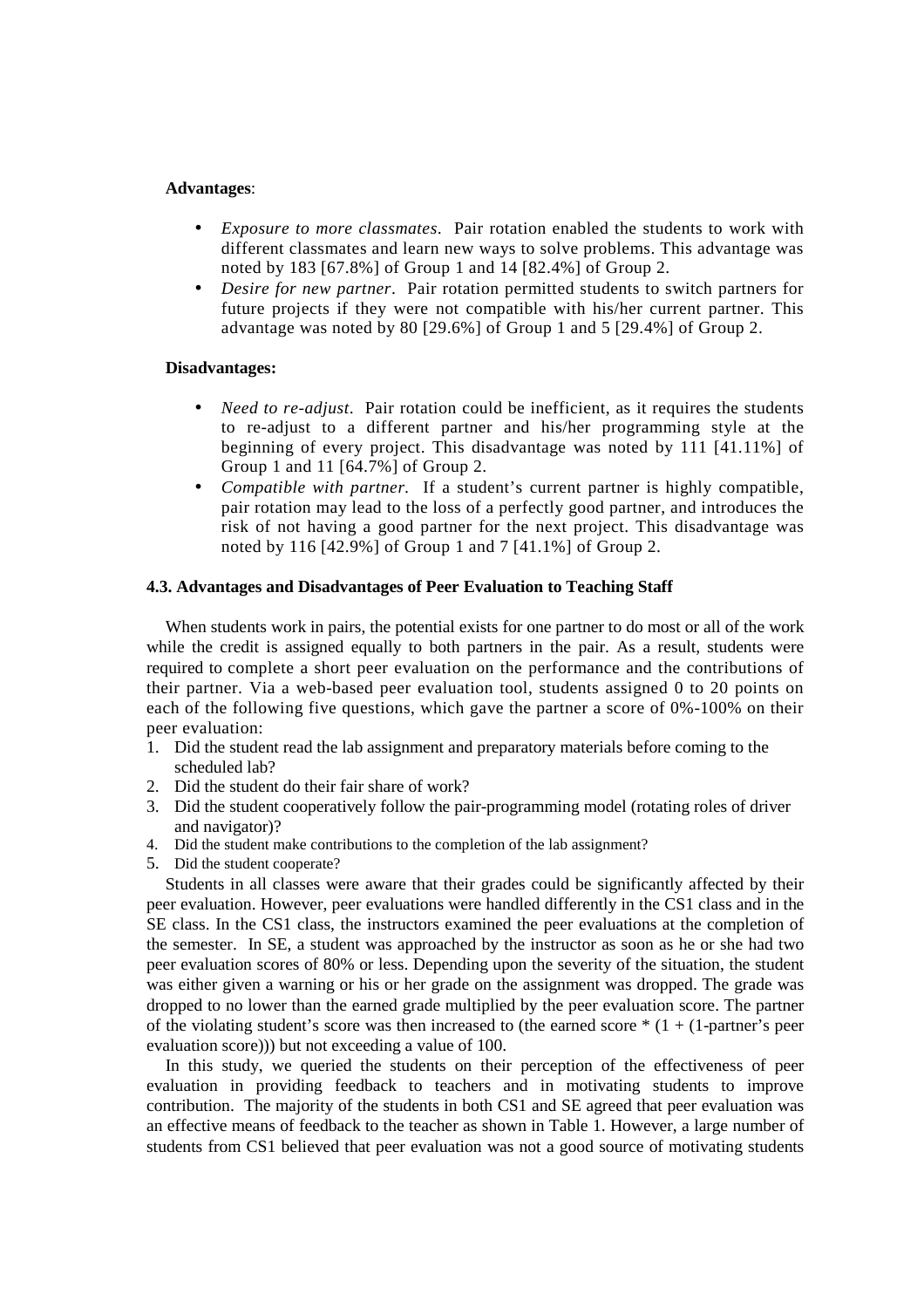to contribute. Possibly the majority of students from CS1 disagreed to peer evaluation being a motivating factor because they did not receive interim feedback on how peer evaluation impacted the grades of the inactive students during the semester. Several factors have likely affected these results: (1) good students do not need peer evaluation to be motivated to succeed and (2) only violators (and their partners) were aware that the instructors acted upon the peer evaluation scores.

|                                                 | Yes         | N <sub>0</sub> | Unsure     | Number of       |
|-------------------------------------------------|-------------|----------------|------------|-----------------|
|                                                 |             |                |            | <b>Students</b> |
| PE effective for providing feedback             | 170 [63%]   | 77 [29%]       | 23 [8%]    | 270             |
| to instructors for CS1 group                    |             |                |            |                 |
| PE effective for providing feedback             | 11 [65%]    | 5 [29%]        | $1\,[6\%]$ | 17              |
| to instructors for SE group                     |             |                |            |                 |
| PF.<br>motivates<br>the<br>students<br>to       | 99 [37%]    | 142 [53%]      | 29 [10%]   | 270             |
| contribute for CS1 group                        |             |                |            |                 |
| <b>PE</b><br>students<br>motivates<br>the<br>to | 11 $[65\%]$ | $3[18\%]$      | 3[18%]     |                 |
| contribute for SE group                         |             |                |            |                 |

**Table 1: Peer Evaluation Results**

Based on the reflection of the instructors/authors, the following are the advantages and disadvantages of peer evaluation to the teaching staff relative to having static partners throughout the semester.

# **Advantages**

- *Multiple forms of feedback.* When a student is paired with only one student for the entire semester, it can be difficult to handle the situation in which one student is saying he or she did all the work while the other partner insists he or she had contributed. To overcome this situation, instructors can apply pair rotation to get the input of several partners for each student and confidently deal with an ineffective student.
- *Handling dysfunctional pairs*. Dysfunctional pairs are broken up via normal course administration. Without pair rotation (when a student works with only one partner in a semester), the teacher is presented with the problem of needing to break up another pair in order to separate and reassign the students in dysfunctional pairs.

# **Disadvantages**

- *Reassigning of pairs*. Pair rotation requires teaching staff to assign/create pairs each cycle. At NCSU, we have developed a web-based partner-assigning program to aid in this process. Students are queried on the names of classmates they wish *not* to be paired with, and the students are not paired with these classmates. The tool is being further modified to consider factors, which may increase pair compatibility, such as personality type, skill level, and self-esteem.
- *Need for peer evaluation*. Pair rotation requires the teaching staff to consider the peer evaluation factor and its resulting issues. When all students work alone, the grade determination process is based on student contribution and is less complicated.